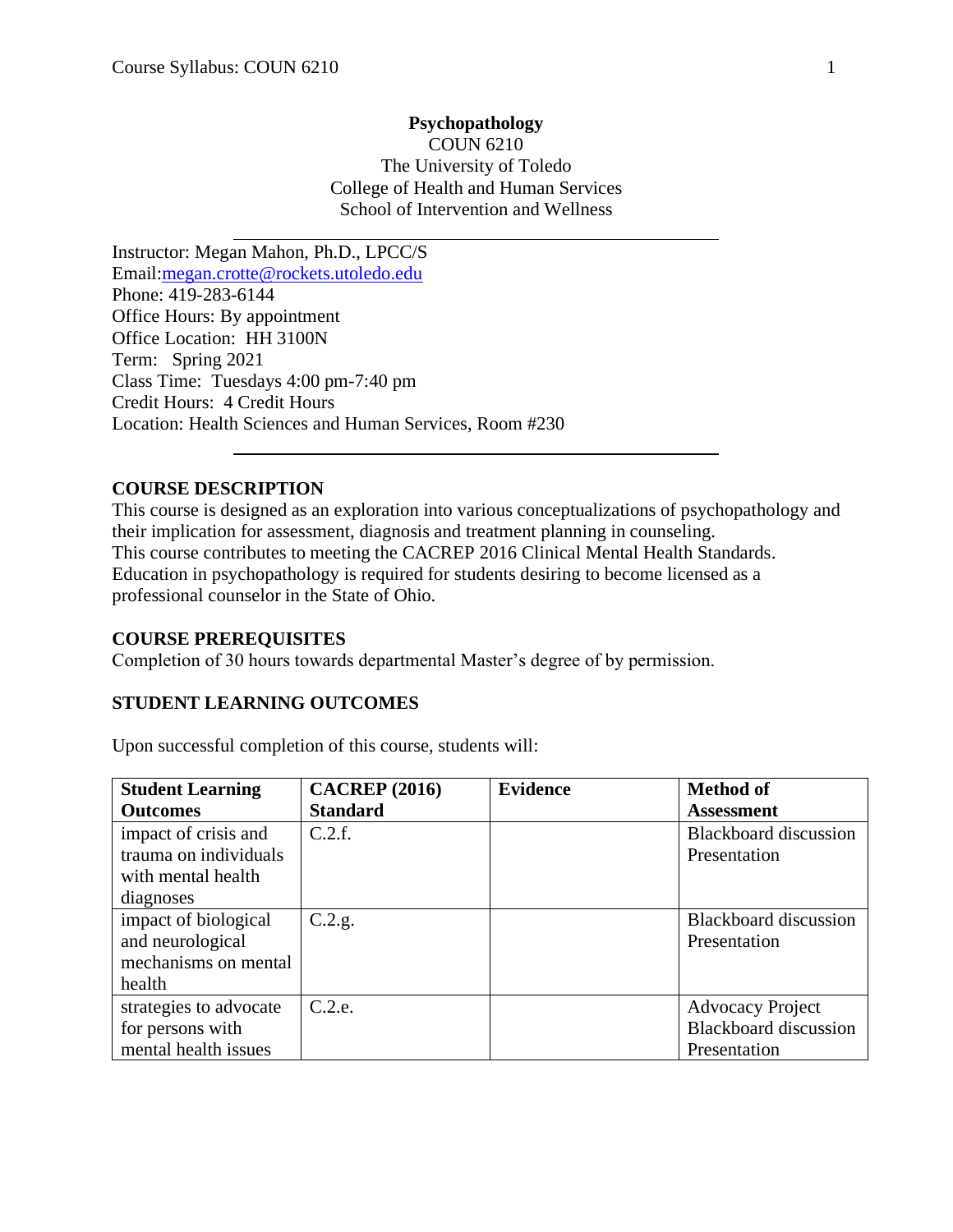#### **REQUIRED TEXT**

Kress, V.E., & Paylo, M.J. (2019). Treating those with mental disorders: A comprehensive approach to case conceptualization and treatment  $(2<sup>nd</sup>$  ed.). New York: Pearson.

#### **RECOMMENDED TEXT**

- Kilgus, M., Maxmen, J. & Ward, N. (2016). Essential psychopathology and its treatment  $(4<sup>th</sup>$ ed.). New York: W. W.Norton. ISBN 978-0-393-71064-9
- Jongsma, A. E. & Berghuis, D. J. (2014) The adult psychotherapy treatment planner (5th ed.). New Jersey: Wiley & Sons, Inc.
- American Counseling Association (2013) Diagnostic and statistical manual of mental disorders (5th ed.) Washington, DC: American Psychiatric Association

#### **TEACHING STRATEGIES**

This course will be taught in a traditional face-to-face format, however the course will be focused on seminar-style learning and dissemination of information. Engaged pedagogical practices will be implemented, meaning students will be expected to take an active part, along with the instructor, in co-creating an effective learning environment that meets the needs of the class. Your learning in this course will be dependent on your engagement with readings, assignments, course discussions, and course participation.

Blackboard will be used as a course enhancement tool. Students should have a computer or access to a computer running Windows XP, Vista, or 7, or a Macintosh with the latest system software and the ability to play audio and video. A high-speed Internet connection with latest versions of Microsoft Internet Explorer or Mozilla Firefox are recommended as these two browsers appear to work best with Blackboard. If you have a problem accessing, reading, displaying, or playing any of the content on the Blackboard site, DO NOT contact your instructor. Instead, contact Learning Ventures (419.530.8835) for assistance.

#### **COURSE AND INSTITUTIONAL POLICIES**

**Policy on late or unfinished assignments**: Late assignments will not be accepted. IMPORTANT: A grade of PR will not be awarded except under extraordinary circumstances, such as prolonged illness. If such circumstances arise, it is the student's responsibility to notify the instructor immediately and keep the instructor abreast of the situation. If all assignments are not received by the end of the examination period the student will be awarded an Incomplete. If the assignments are not received by the end of the next semester the Incomplete will be changed to an F. No assignments will be accepted after this date, in other words, the F will stand. Cheating, submitting work other than your own, or plagiarism may result in penalties ranging from an F in the course to expulsion from the university.

**The University of Toledo's Missed Class Policy**: Please be sure to review the University's missed class policy. [https://www.utoledo.edu/hhs/counselor](https://www.google.com/url?q=https://www.google.com/url?q%3Dhttps://www.utoledo.edu/hhs/counselor-education/Policies/PDFs/Missed_Class.pdf%26amp;sa%3DD%26amp;ust%3D1521043276656000%26amp;usg%3DAFQjCNE-lkyMd3lrfLKyDO4md0_ZjupPJg&sa=D&ust=1521043276947000&usg=AFQjCNGVRSPJHl4ka_gU45Abovis4R9qZQ)[education/Policies/PDFs/Missed\\_Class.pdf](https://www.google.com/url?q=https://www.google.com/url?q%3Dhttps://www.utoledo.edu/hhs/counselor-education/Policies/PDFs/Missed_Class.pdf%26amp;sa%3DD%26amp;ust%3D1521043276656000%26amp;usg%3DAFQjCNE-lkyMd3lrfLKyDO4md0_ZjupPJg&sa=D&ust=1521043276947000&usg=AFQjCNGVRSPJHl4ka_gU45Abovis4R9qZQ)

**Accommodation of student needs**: The University of Toledo is committed to providing equal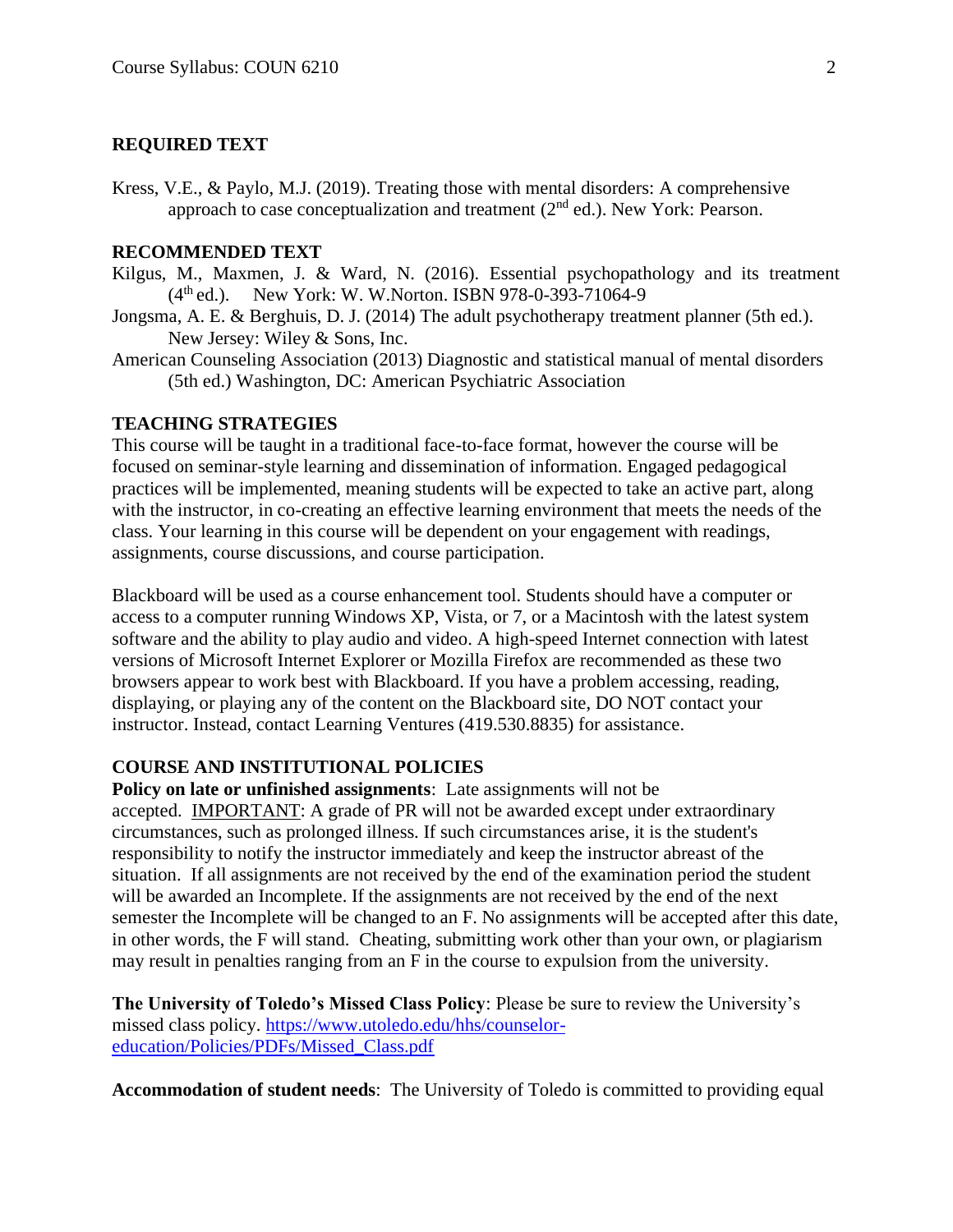access to education for all students. If you have a documented disability or you believe you have a disability and would like information regarding academic accommodations/adjustments in this course please contact the Student Disability Services Office. [http://www.utoledo.edu/offices/student-disability-services/](https://www.google.com/url?q=https://www.google.com/url?q%3Dhttp://www.utoledo.edu/offices/student-disability-services/%26amp;sa%3DD%26amp;ust%3D1521043276656000%26amp;usg%3DAFQjCNFcCdfC5nI60xIsorwjsio_9cUS4A&sa=D&ust=1521043276948000&usg=AFQjCNE1QUEyZcOYfx6jOsoBu77xEVaSrQ)

**Nondiscrimination on the Basis of Disability**: The University is an equal opportunity educational institution. Please read The University's Policy Statement on Nondiscrimination on the Basis of Disability – Americans with Disabilities Act Compliance. **Electronic devices**: Students may record lectures as long as this can be done unobtrusively. Communication devices must be turned to vibrate as a courtesy to others.

**Course Changes:** The course schedule, requirements, procedures, content, etc., are subject to change by the instructor once the course is underway. Students will be apprised of any changes during regular class meetings.

**Academic Dishonesty**: All students are subject to the University Policy Statement on Academic Dishonesty in the current University Catalog. Academic dishonesty will not be tolerated. Please read The University's Policy Statement on Academic Dishonesty. [http://www.utoledo.edu/dl/students/dishonesty.html](https://www.google.com/url?q=https://www.google.com/url?q%3Dhttp://www.utoledo.edu/dl/students/dishonesty.html%26amp;sa%3DD%26amp;ust%3D1521043276658000%26amp;usg%3DAFQjCNErpv0GKPofYZH9Fe6Cm4tFVtTmCw&sa=D&ust=1521043276948000&usg=AFQjCNHA4iBAhRAASHnNVS8t89-KEKw1Pw)

## **COURSE ASSIGNMENTS AND REQUIREMENTS**

|                                            | <b>Unsatisfactory</b>                                                                      | <b>Basic</b>                                                                                                                              | <b>Proficient</b>                                                                                                         | <b>Distinguished</b>                                                                                                                           |
|--------------------------------------------|--------------------------------------------------------------------------------------------|-------------------------------------------------------------------------------------------------------------------------------------------|---------------------------------------------------------------------------------------------------------------------------|------------------------------------------------------------------------------------------------------------------------------------------------|
| <b>Attendance</b>                          | Is often late for class and leaves<br>early without prior arrangement.                     | Misses no more than<br>one class without prior<br>arrangement. Is never<br>late and does not leave<br>early without prior<br>arrangement. | Attends all classes. No<br>missed classes without<br>prior arrangement.                                                   | Attends all classes. No missed<br>classes without prior<br>arrangement. Engages other<br>students before and after class<br>and during breaks. |
| Large<br>Group<br>Participation            | Does not ask questions or make<br>comments that indicate familiarity<br>with class topics. | Rarely asks questions<br>or makes comments<br>that indicate<br>familiarity with the<br>class topics.                                      | Occasionally asks<br>questions or makes<br>comments that indicate<br>reflection and familiarity<br>with the class topics. | Regularly asks questions or<br>makes observations that<br>indicate reflection and<br>familiarity with the class<br>topics.                     |
| <b>Small Group</b><br><b>Participation</b> | Does not participate actively in<br>small groups.                                          | Rarely participates<br>actively in small<br>groups.                                                                                       | Participates in small<br>groups.                                                                                          | Actively participates in small<br>groups and is adequately<br>prepared to discuss the class<br>topics.                                         |
| <b>Blackboard</b><br><b>Participation</b>  | Does not open Blackboard to<br>access information.                                         | Rarely opens<br><b>Blackboard</b> to access<br>information.                                                                               | to enhance the classroom<br>experience.                                                                                   | Regularly uses Blackboard Actively uses Blackboard to<br>enhance the classroom<br>experience.                                                  |

### **1. Attendance and participation (15 points)**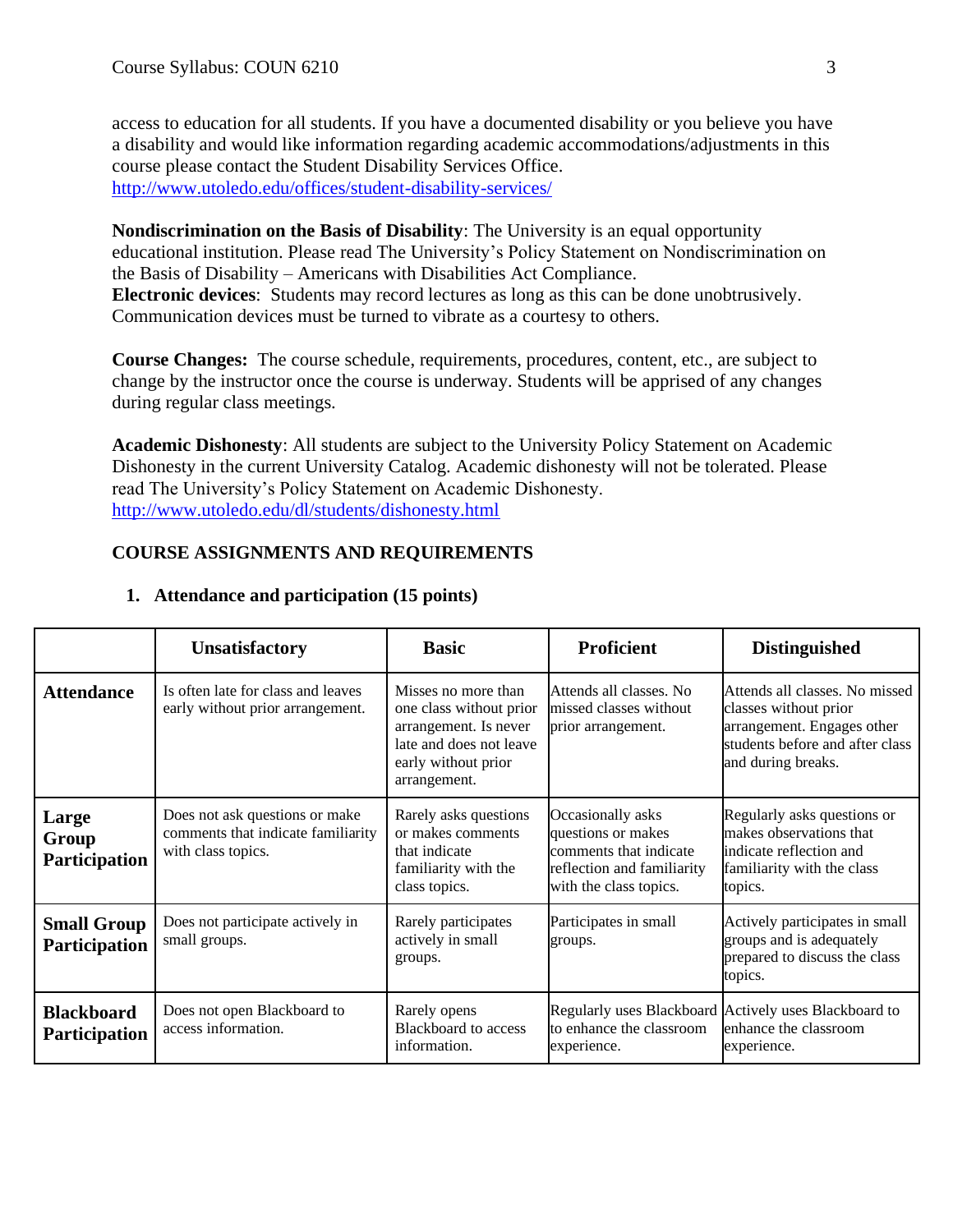### **2. Treatment Plan (10 points)**

- 1. **Part I:** Develop a case vignette (like the ones at the start of each chapter). Please make sure the case vignette presents a *DSM* diagnosis with all criteria being outlined in the narrative. This section should be at least 2 pages in length, typed. Be sure to include enough detail and complexity so that the case is rich with information.
- 2. **Part II:** Construct a Treatment Plan using the **I-CAN-START** model (like the ones at the end of each chapter). Please make sure the treatment plan outlines an evidencebased approach to treating that mental health diagnosis and provides sufficient SMART goals (for a review, see Chapter 1). Be sure to address the "I" aspect of the model. You should cite at least 3 peer-reviewed sources in your Treatment Plan.

### **3. Advocacy Project (10 points)**

Students will identify an advocacyeffort related to treatment and diagnosis for one specific population (e.g., veterans, older adults, sexual minorities).

- Introduction and background of the issue (e.g., history, key terms)
- o Why this is a problem?
- o What is being done about it?
- $\frac{3}{2}$  What is recommended to create change?
- o Summary and conclusions
- o Be prepared to share your findings with the class on the due date. Bonus points if there is something that we can do in class as a group to advocate!

### **4. Chapter Review Quiz (5 @ 5 points each=25 points)**

There will be 5 quizzes that assesses your knowledge of the covered chapters and topics. These quizzes will be offered via Blackboard.

### **5. Mental Disorder Presentation: Applying Psychopathology Considerations to Specific Populations (10 points)**

Each student will be assigned one disorder from the DSM-V and will give an overview to the class of that disorder including the following information:

| <b>Domain</b>                                                                                       | Value      |
|-----------------------------------------------------------------------------------------------------|------------|
| Brief overview/review of the DSM-5 Diagnostic Criteria                                              | $\sqrt{1}$ |
| Epidemiology—Incidence and prevalence, demographics of the disorder? Risk or protective<br>factors? | 71         |
| Etiology—What are theoretical perspectives on etiology? Empirical evidence for these?               |            |
| Summarize the latest research highlighted in at least one peer-reviewed journal.                    |            |
| Present a brief overview of assessment and treatment approaches for this disorder.                  |            |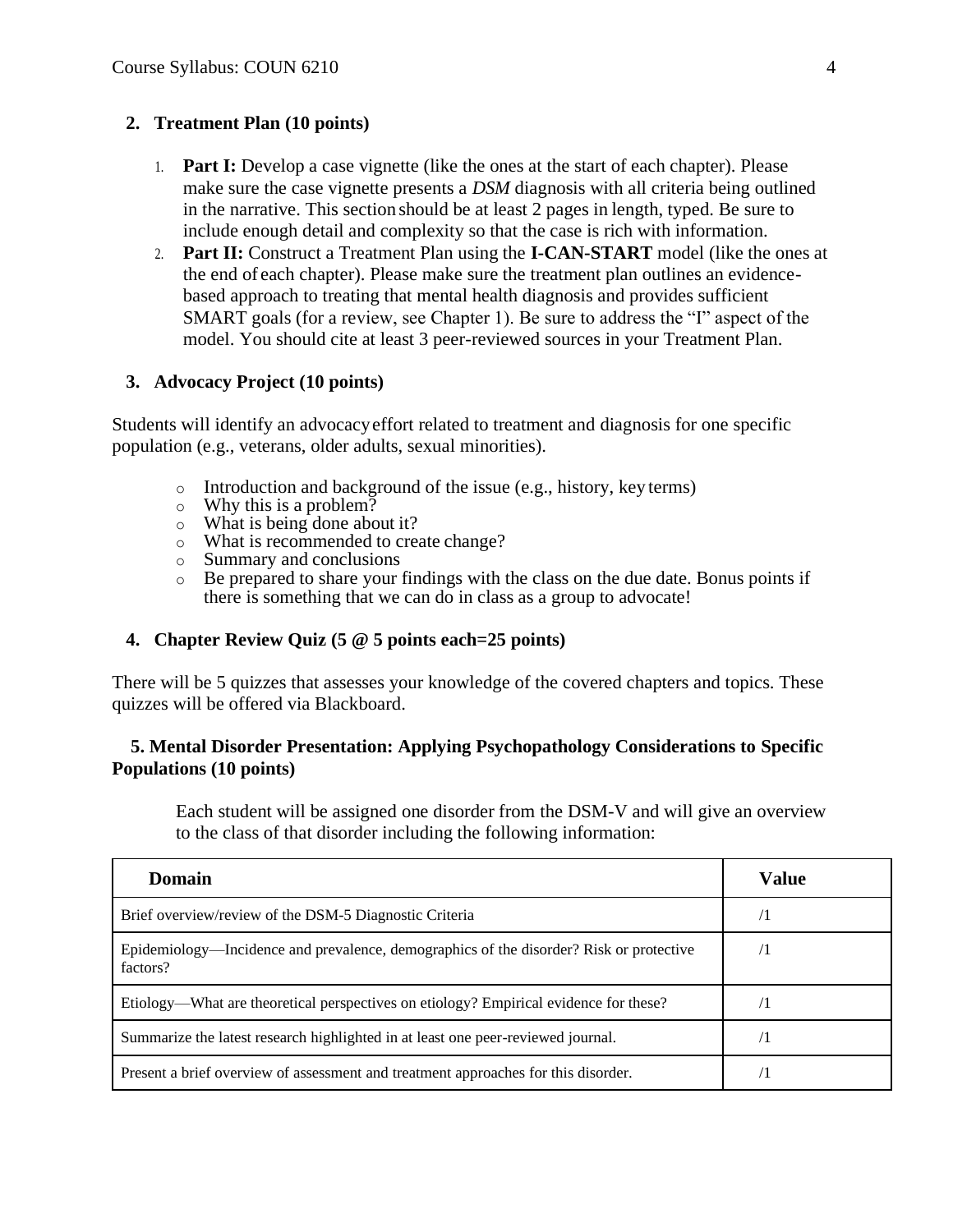| impact of crisis and trauma on individuals with mental health diagnoses                             |     |
|-----------------------------------------------------------------------------------------------------|-----|
| impact of biological and neurological mechanisms on mental health                                   |     |
| Discuss specific ethical or social issues that relate to this category of diagnosis.                |     |
| Advocacy-Provide 2 concrete ideas on how counselors can advocate for people with this<br>diagnosis. |     |
| Discussion Questions and/or class activity                                                          |     |
| <b>TOTAL</b>                                                                                        | /10 |

## **6. Counseling Theory and Psychopathology Paper (15 points)**

Complete a paper of no more than eight pages (including title page and references). The purpose of this paper is to overlap your understanding of a specific disorder with a theoretical orientation to assist with providing a context to clinical understanding which may lead to appropriate treatment recommendations.

- To begin, select and discuss a theoretical orientation (CBT, Adlerian, Behavioral, Cognitive, Existential, Feminist, etc.) preferably one that you have identified as being a match to your own biases within the field of counseling. Give a brief overview of this theory.
- Next, select a specific disorder that you are interested in and briefly summarize this diagnosis. Please select a disorder that you have not previously detailed in a class discussion or presentation.
- Using your selected theory and DSM-V diagnosis, integrate a diagnostic formulation with how your chosen theory understands (1) human development, (2) the role of cultural factors, (3) its understanding of the etiology of pathological symptoms/problem areas, and (4) the role of treatment.
- What are the goals of treatment and techniques associated with your selected theory? Include examples to highlight how/why symptoms emerge, and how the theory approaches working with them. What are the roles of therapist and client in the process of counseling? Are there evidence-based interventions associated with this theory and its techniques?
- Please cite a minimum of 5 recent (less than 10 years old), relevant, peer reviewed journal readings that support and/or contrast your assertions, following APA guidelines.

### **7. Final Assessment (15 points)**

A final assessment will be given during exam week.

**\*\*PLEASE NOTE that the topics you choose for your handouts, presentation, and paper must all be different. For example, if your presentation is on sleep disorders, you cannot create a handout about that topic, or write your paper on that topic. Please see me if you have questions about this. \*\***